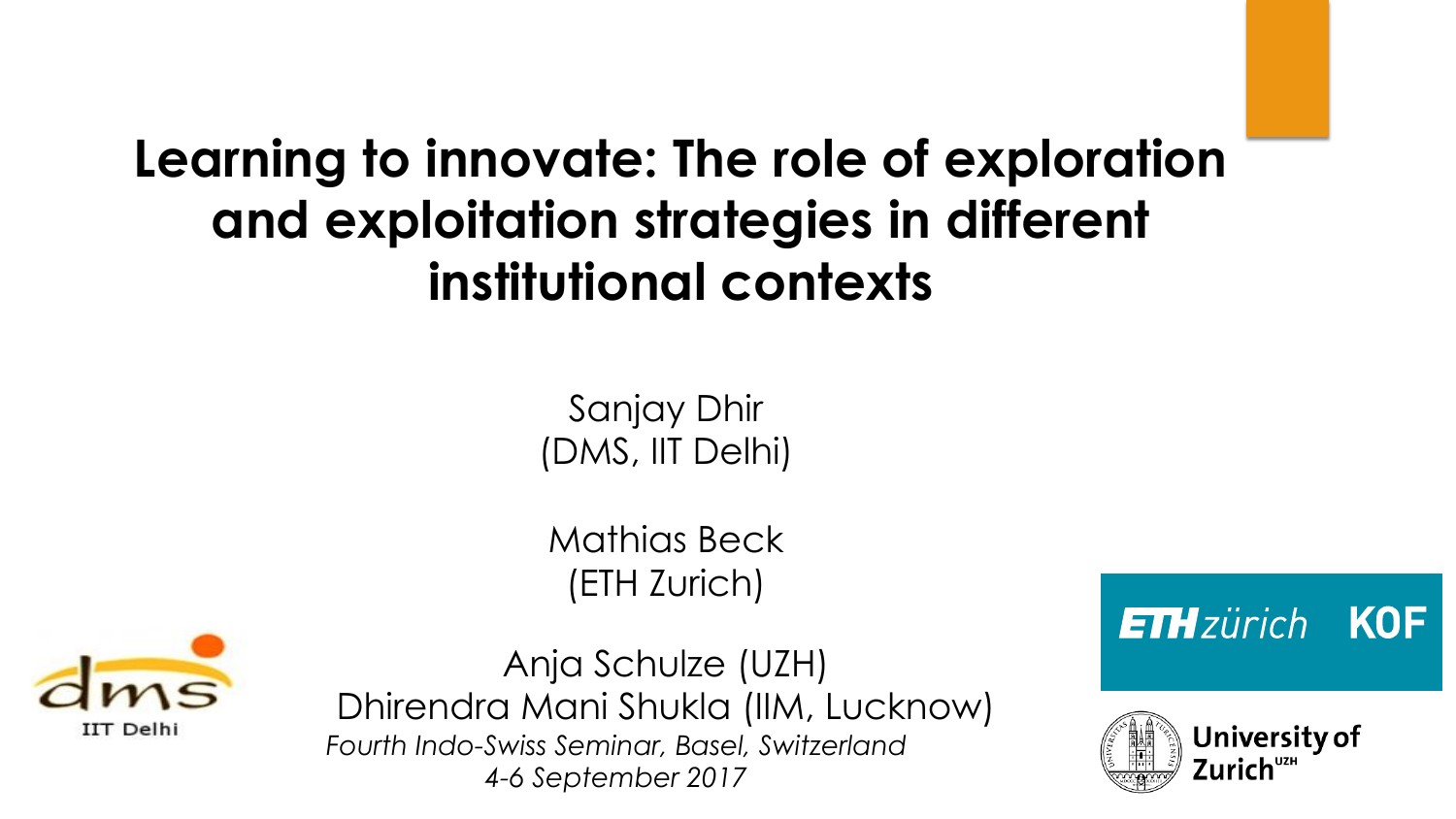## **Structure of the presentation**

- **-** Introduction
- **· Theoretical background**
- **-** Objectives of Study
- **Background**
- **Research Questions**
- ! Methods
- **·** Implications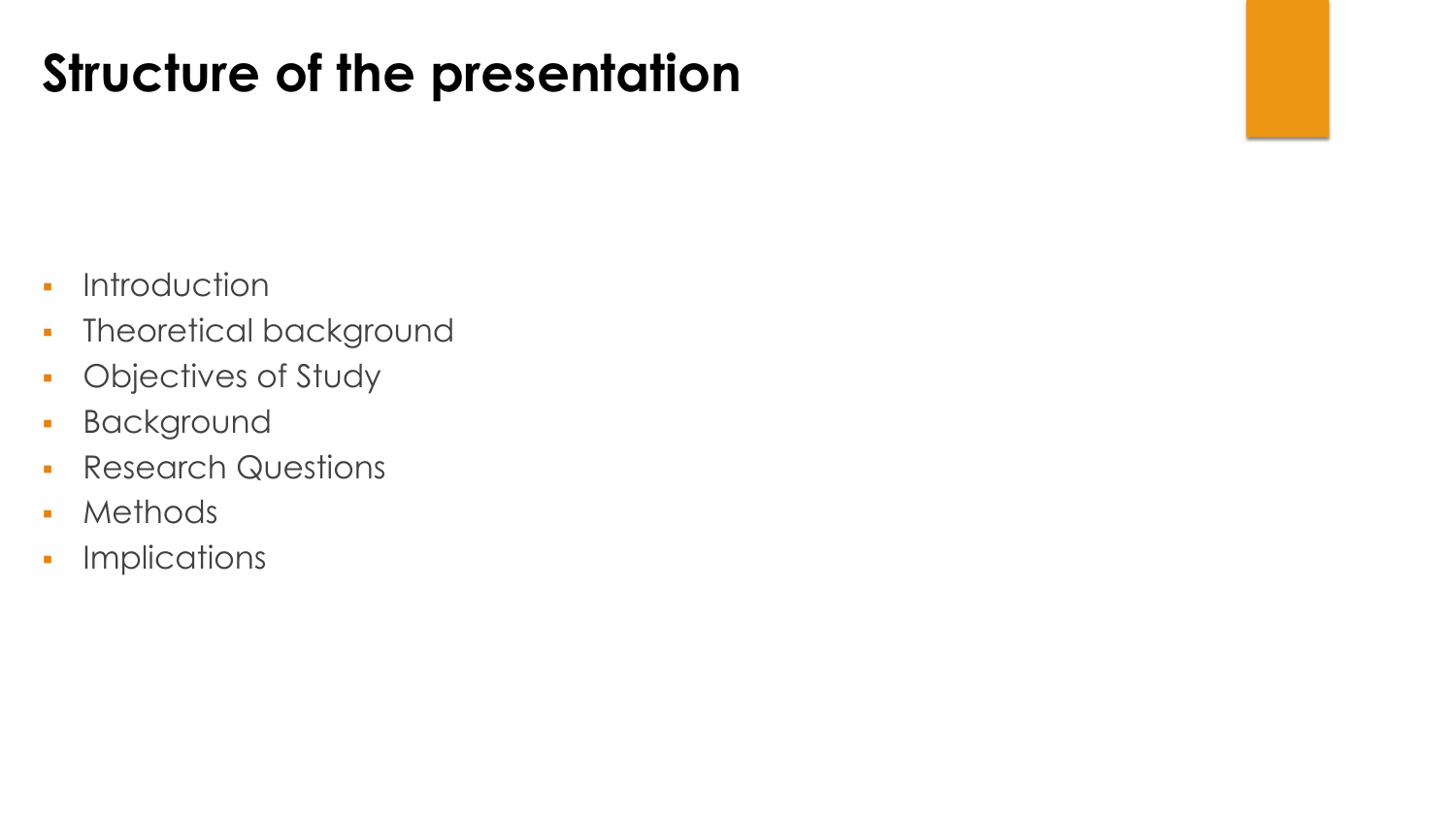### **Introduction**

### **Innovation and Institutions**

Firms' innovative search activities and knowledge management practices are important for innovation

Institutions shape innovation activities

However, little is known about their interdependencies and effective contingencies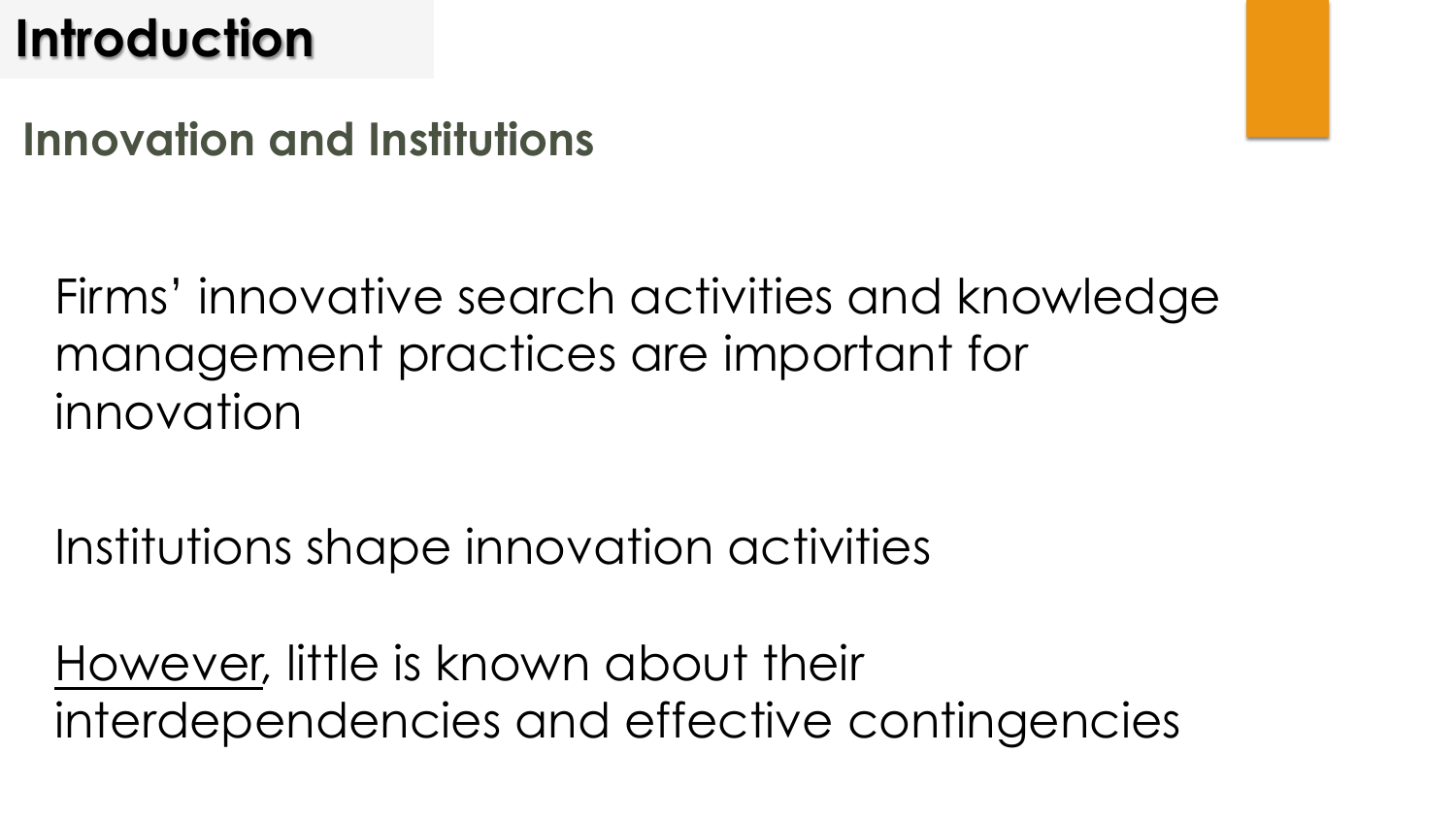## **Theoretical background**

### **Exploration and exploitation**

- **.** Creation or acquisition of new knowledge and capabilities is known as *exploration*, whereas its utilization or leveraging is known as *exploitation* (March, 1991)
- ! Exploration and exploitation are essential for a firm's long-term viability and help in incremental and radical innovations (Faems et al., 2005; Rothaermel, 2001)
- ! Firms' explore and exploit through both internal investments and collaborations (Gupta, Smith, & Shalley, 2006; Shukla, Mital, Qureshi, & Wang, 2016)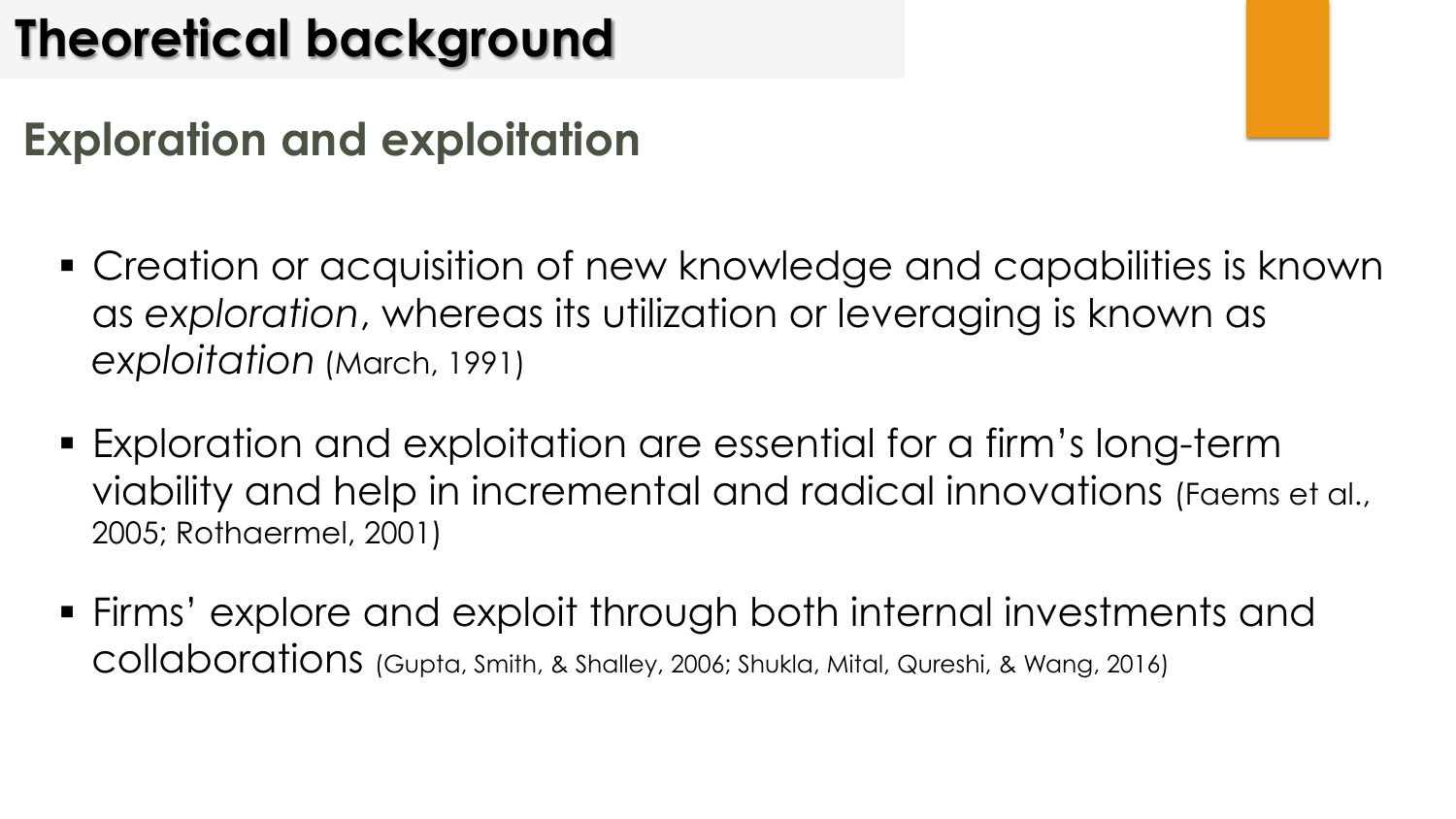## **Theoretical background**

**Innovation** 

- ! Innovation is described as "a process for incremental or significant technical advance or change, which provides enhancement of measurable value *"Source: Oslo Manual (2005)*
- **This multidimensional phenomenon relates to "** technology, market, organizational change, and environmental changes (Danneels and Kleinschmidt, 2001; Schulze & Brojerdi, 2012)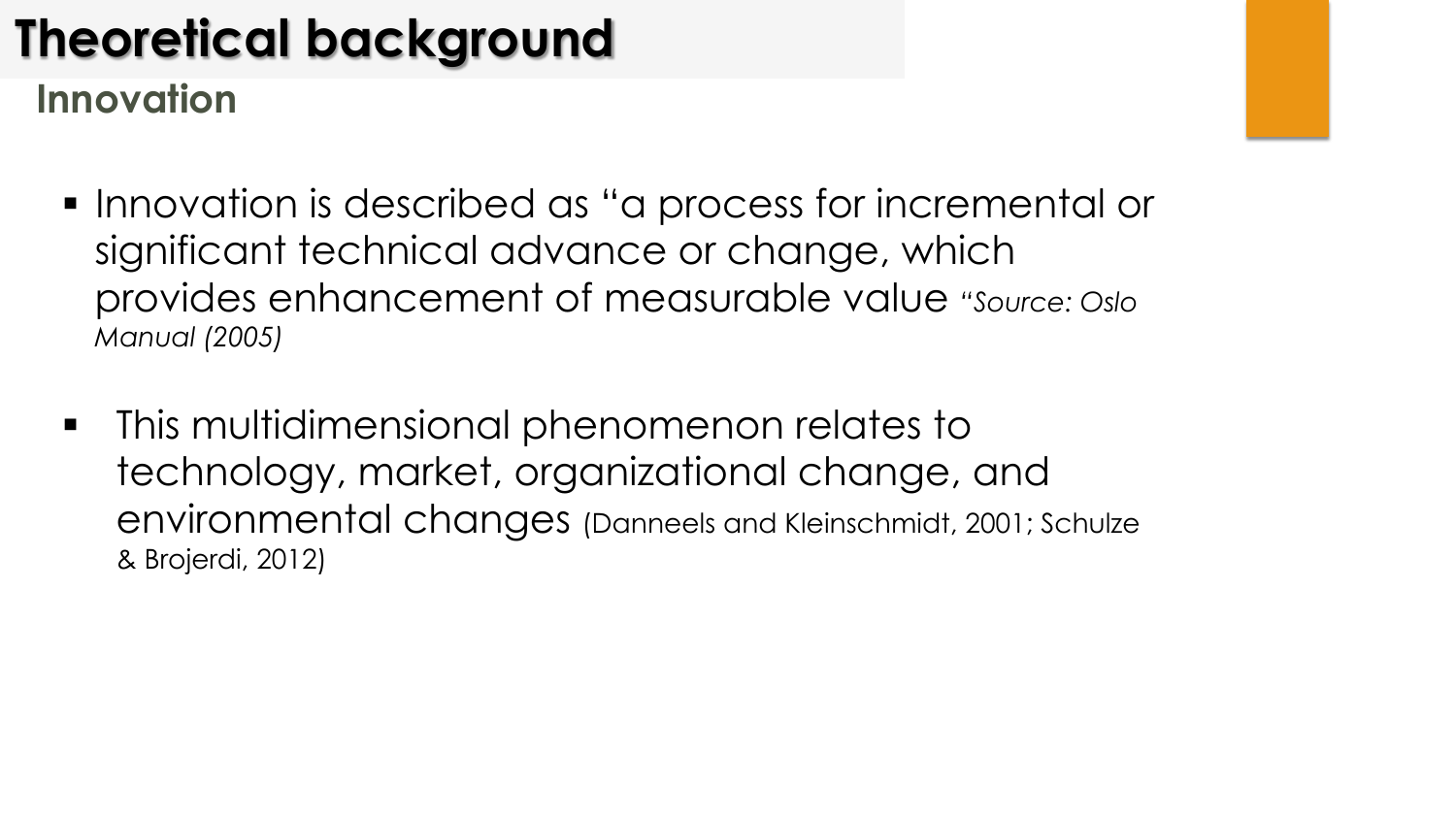- 1. Establish an understanding about the interrelations between institutions, organizational innovation activities and firm innovation performance
- 2. Evaluate contingencies between organizational knowledge practices, collaborative search and firm innovation outcomes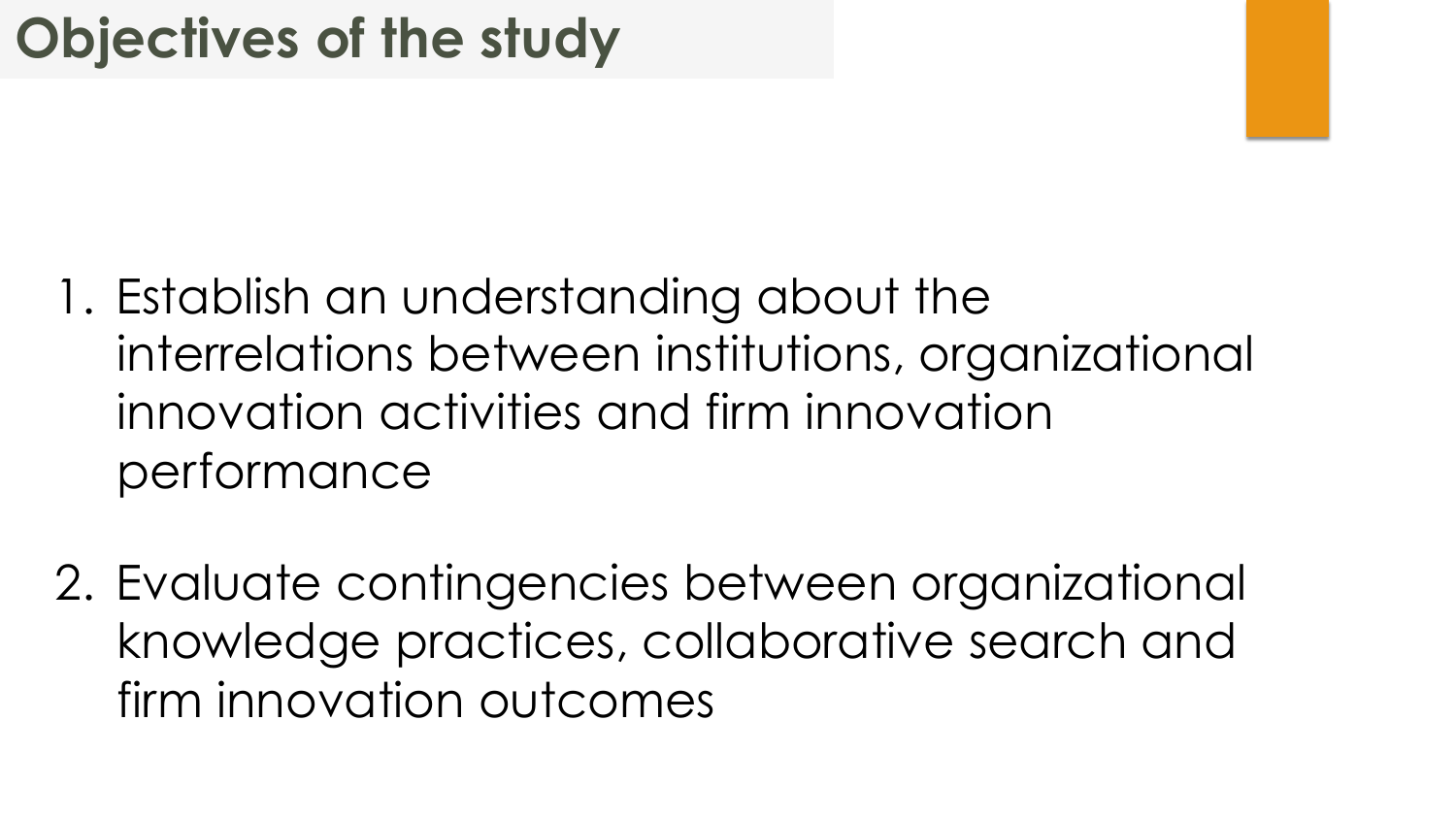#### **Global Innovation Index (GII) Ranking (Year-wise)**

| GII  | India | <b>Switzerland</b> |
|------|-------|--------------------|
| 2017 | 60    |                    |
| 2016 | 66    |                    |
| 2015 |       |                    |

Source: *"GII 2017 Report | Global Innovation Index".*

| <b>Indicator-wise Ranking for 2017</b> |              |                    |  |  |
|----------------------------------------|--------------|--------------------|--|--|
| <b>Indicators</b>                      | <b>India</b> | <b>Switzerland</b> |  |  |
| Institutions                           | 92           | 8                  |  |  |
| Human capital and                      | 64           | 7                  |  |  |
| research                               |              |                    |  |  |
| Infrastructure                         | 73           | 6                  |  |  |
| <b>Market Sophistication</b>           | 39           | 7                  |  |  |
| <b>Business Sophistication</b>         | 55           | 3                  |  |  |
| Knowledge and                          | 38           |                    |  |  |
| <b>Technology Outputs</b>              |              |                    |  |  |
| <b>Creative Outputs</b>                | くへ           | ς                  |  |  |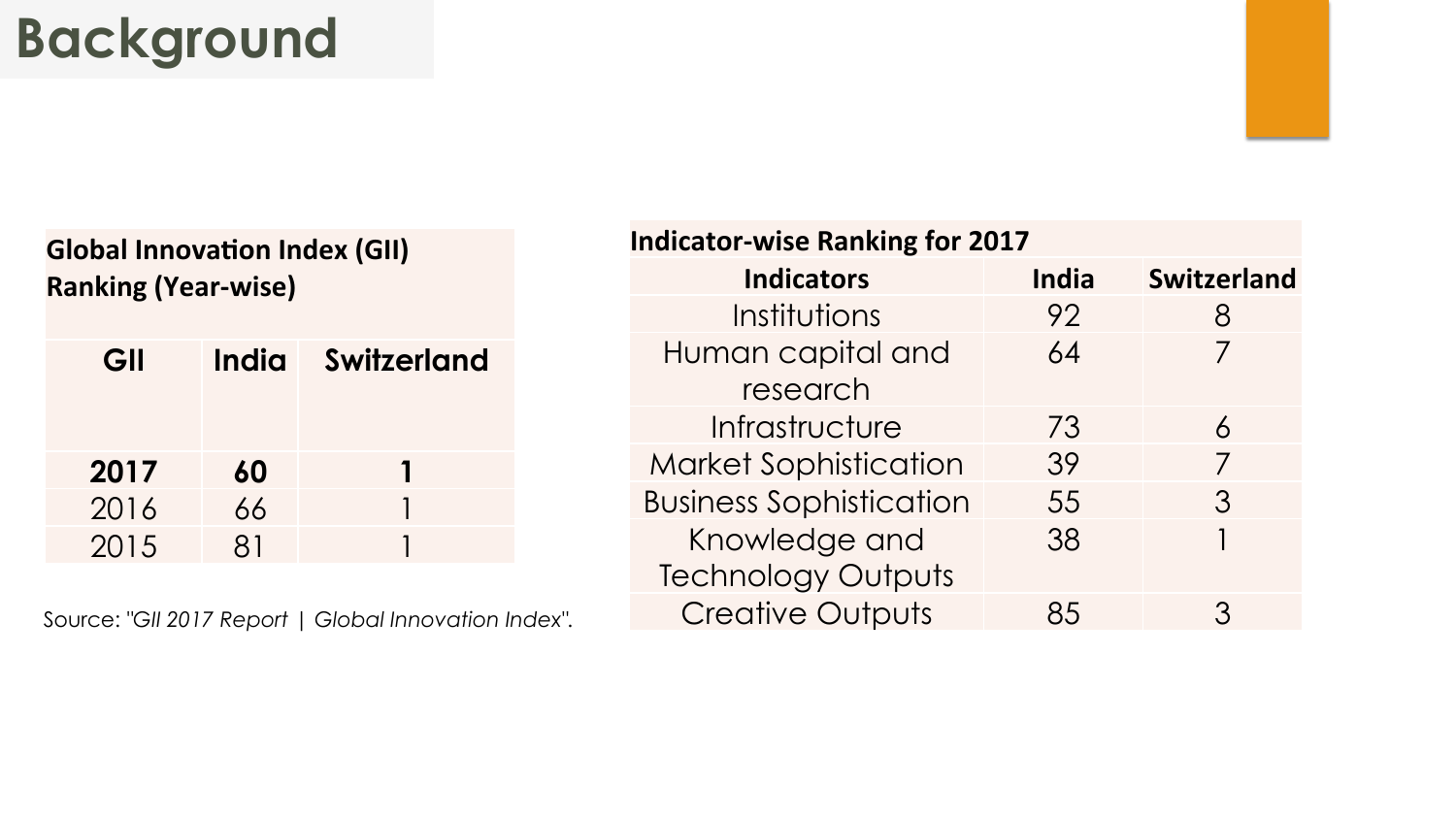UN Welcome to the United Nations. It's your world!

中文 English Français Русский Español



SECRETARY-GENERAL GOALS TAKE ACTION KEY DATES **MEDIA WATCH AND LISTEN** 

Switzerland tops world innovation index; India and other emerging markets on the rise - UN agency





### India ranks 60th in the Global Innovation Index; comes out on top in ICT services exports





#### Source: *Firstpost*

Source: *http://www.un.org/sustainabledevelopment*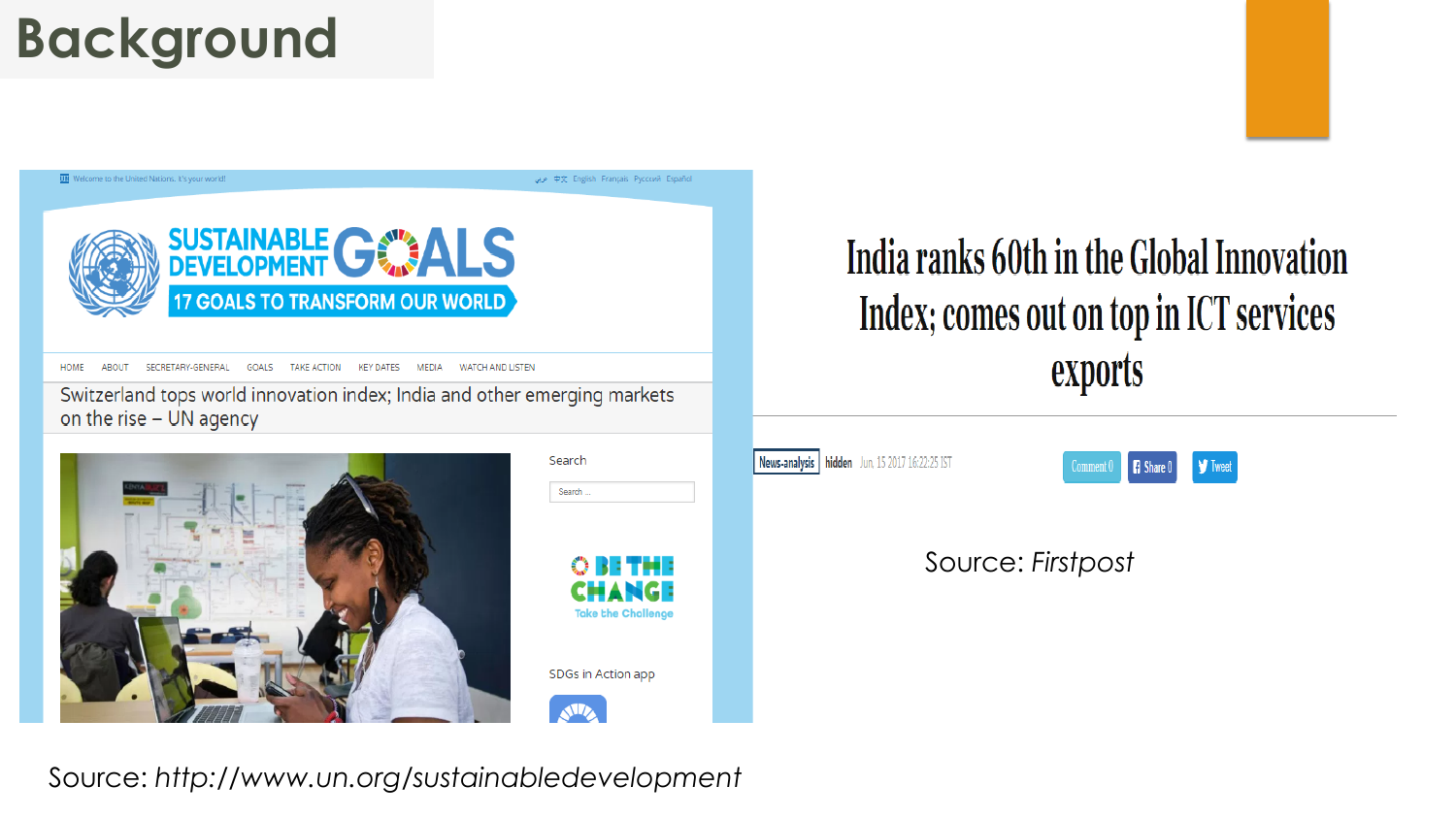

#### **R&D Intensity of Top Indian Pharma Firms**

#### **R&D Intensity of Top Swiss Pharma Firms**



Source: Annual reports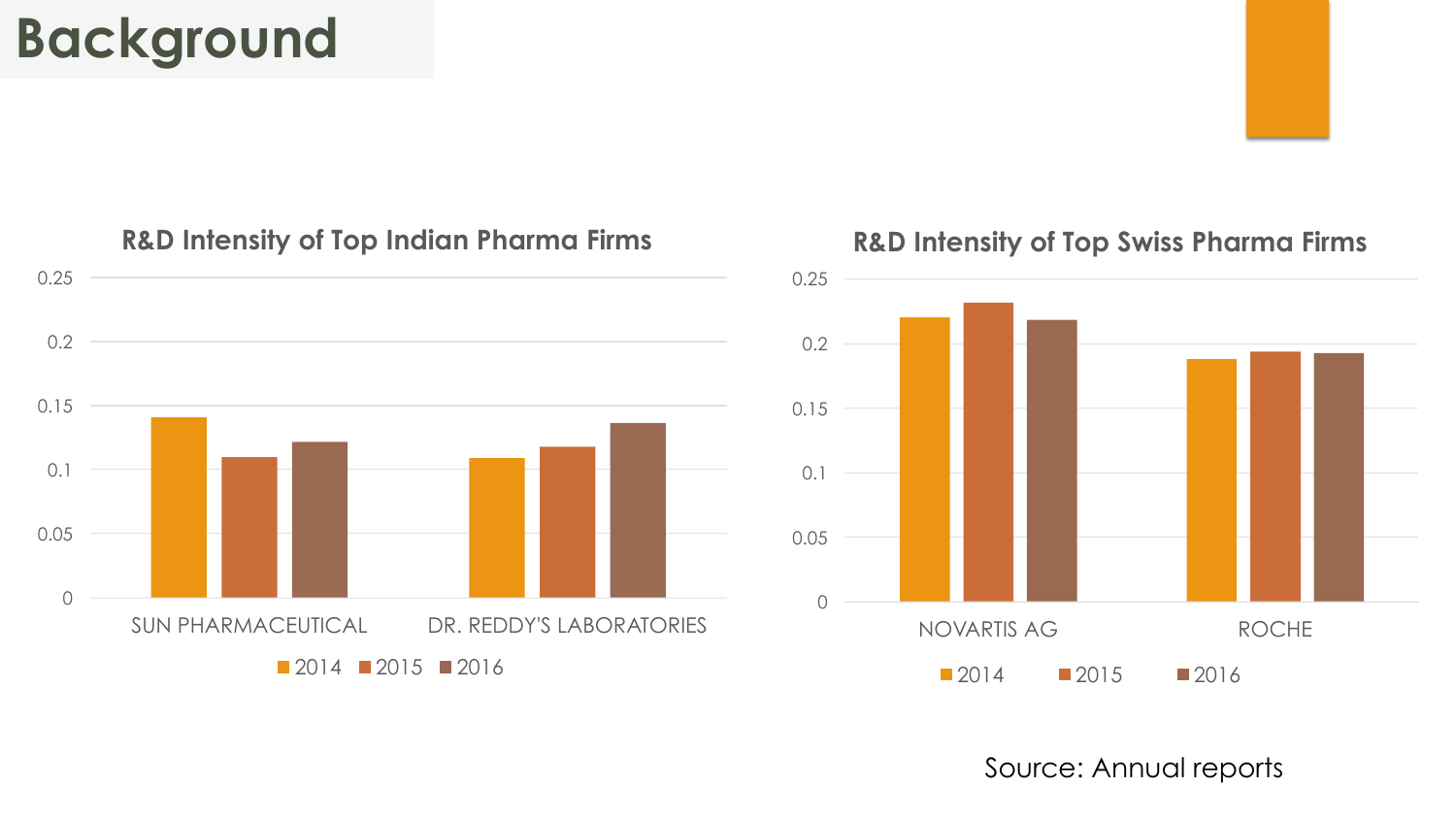

#### **Collaboration portfolio size**

Source: Securities Data Company (SDC) Platinum and annual reports

#### Home » Companies

#### Last Published: Thu, Aug 06 2015. 12 47 AM IST

# Dr. Reddy's plans more R&D alliances with foreign firms

The drug maker had in July announced a strategic tie-up with US-based Purdue University to strengthen pharmaceutical R&D and accelerate innovative drug development

Source: *Livemint*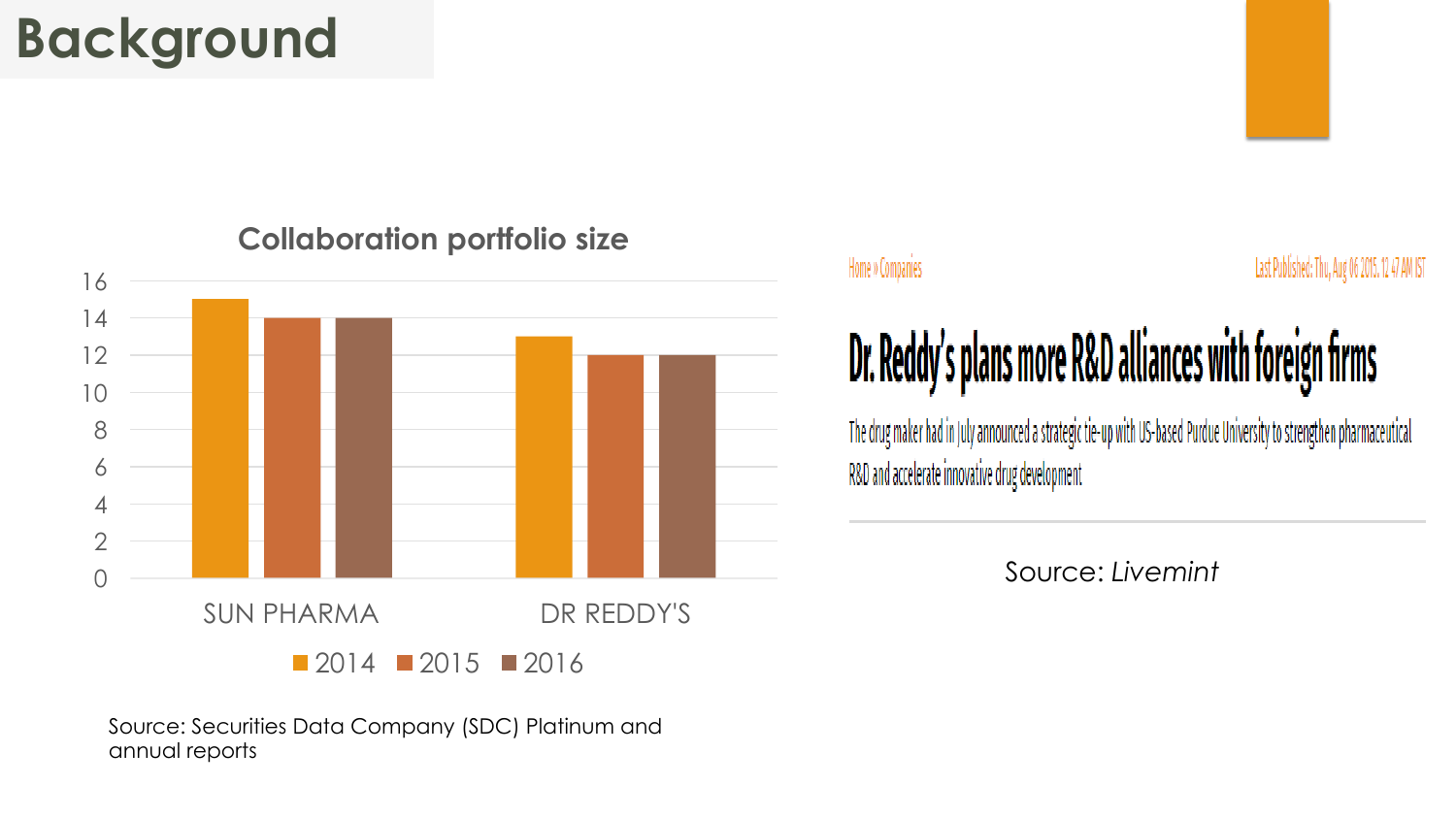- 1. How do institutions shape the outcomes of exploration and exploitation strategies?
- 2. How does partner diversity affect the innovationrelated outcomes of organizations' learning in different institutional contexts?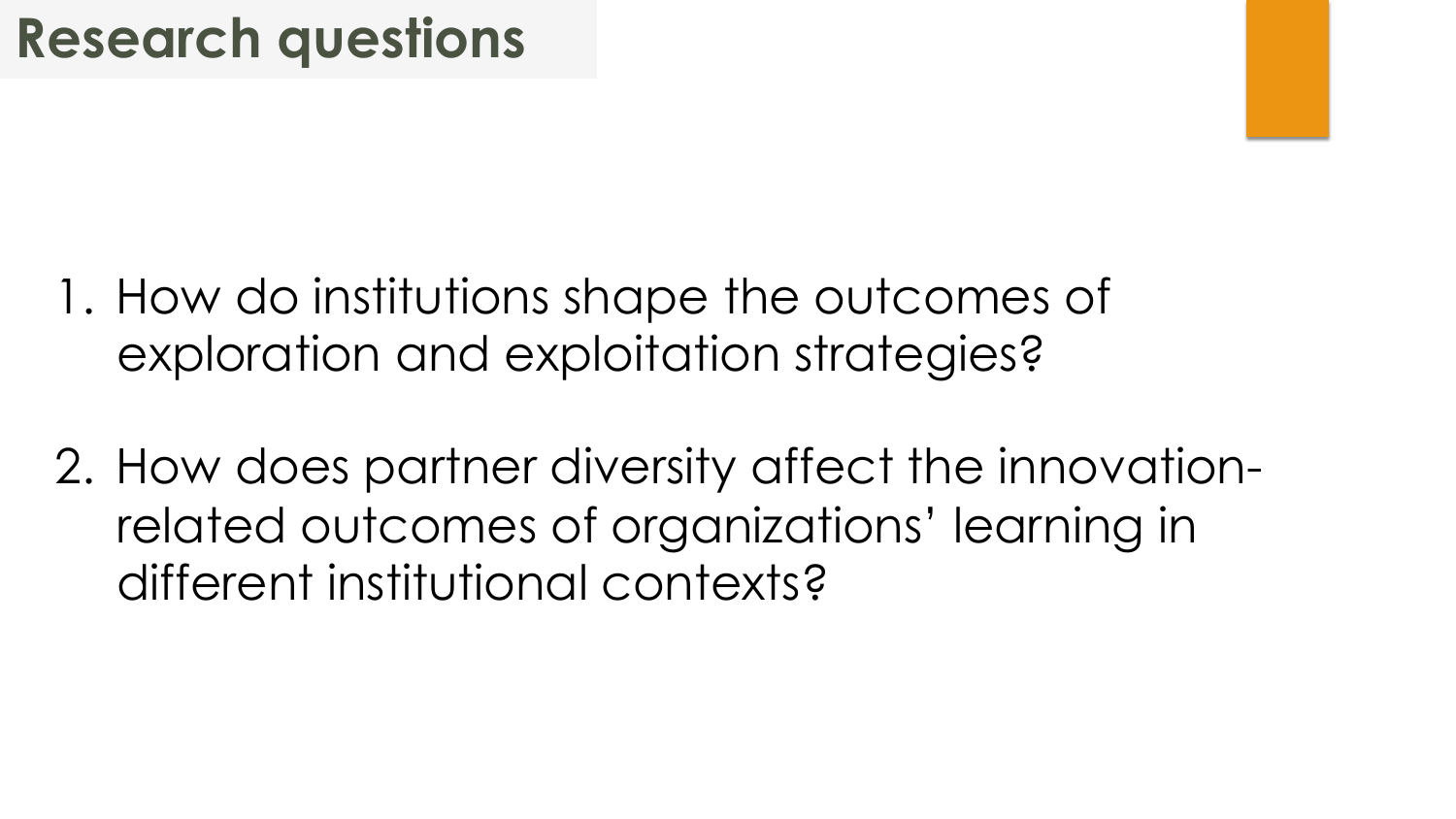## **Methods**

**Innovation surveys** 

### **Swiss innovation survey**

! Six waves of Swiss innovation survey covering the period 1997-2013 (Beck et al., 2016; Beck & Schenker-Wicki, 2014; Meuer, Rupietta, & Backes-Gellner, 2015)

Representative sample of Swiss firms. Firm level aggregated data (>=5 employees).

both manufacturing as well as service sectors.

Responses rates between 33.8% and 39.6%.

### **Indian innovation survey**

- ! India had its first wave of National Innovation Survey conducted in 2010, covering the three years period of 2007-2010 (Arora, 2011; NSTMIS, 2014)
- A survey of 9001 firms (both manufacturing and services) across 26 states and Union Territories of India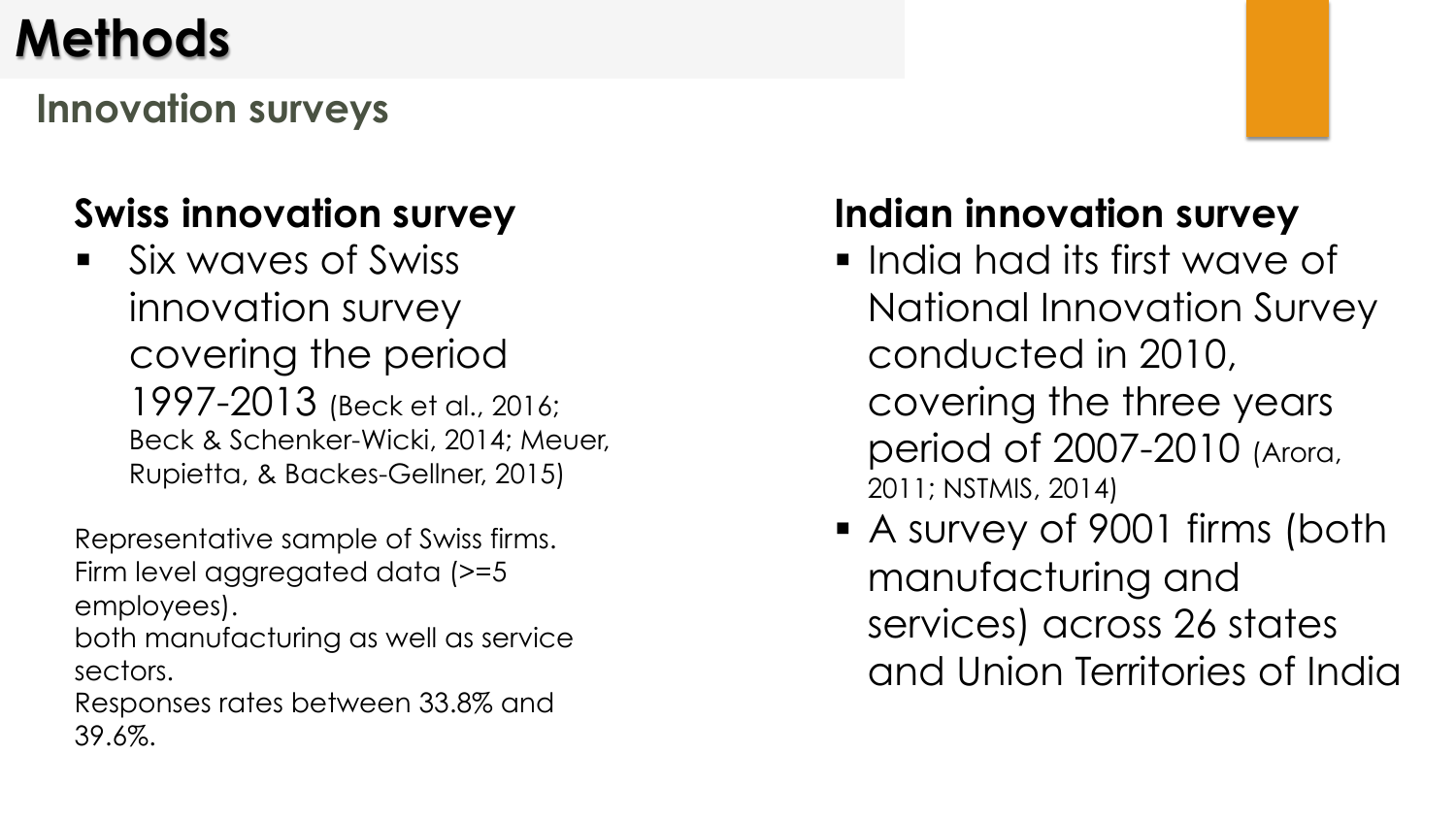## **Methods**

### **Additional data sources**

- ! Securities Data Company (SDC) Platinum database (Dhir & Mital, 2013; Shukla & Mital, 2016)
- ! Patent data
	- **Swiss Federal Institute of Intellectual Property**
	- **.** Indian Patent office
	- ! World Intellectual Properties Organization (WIPO)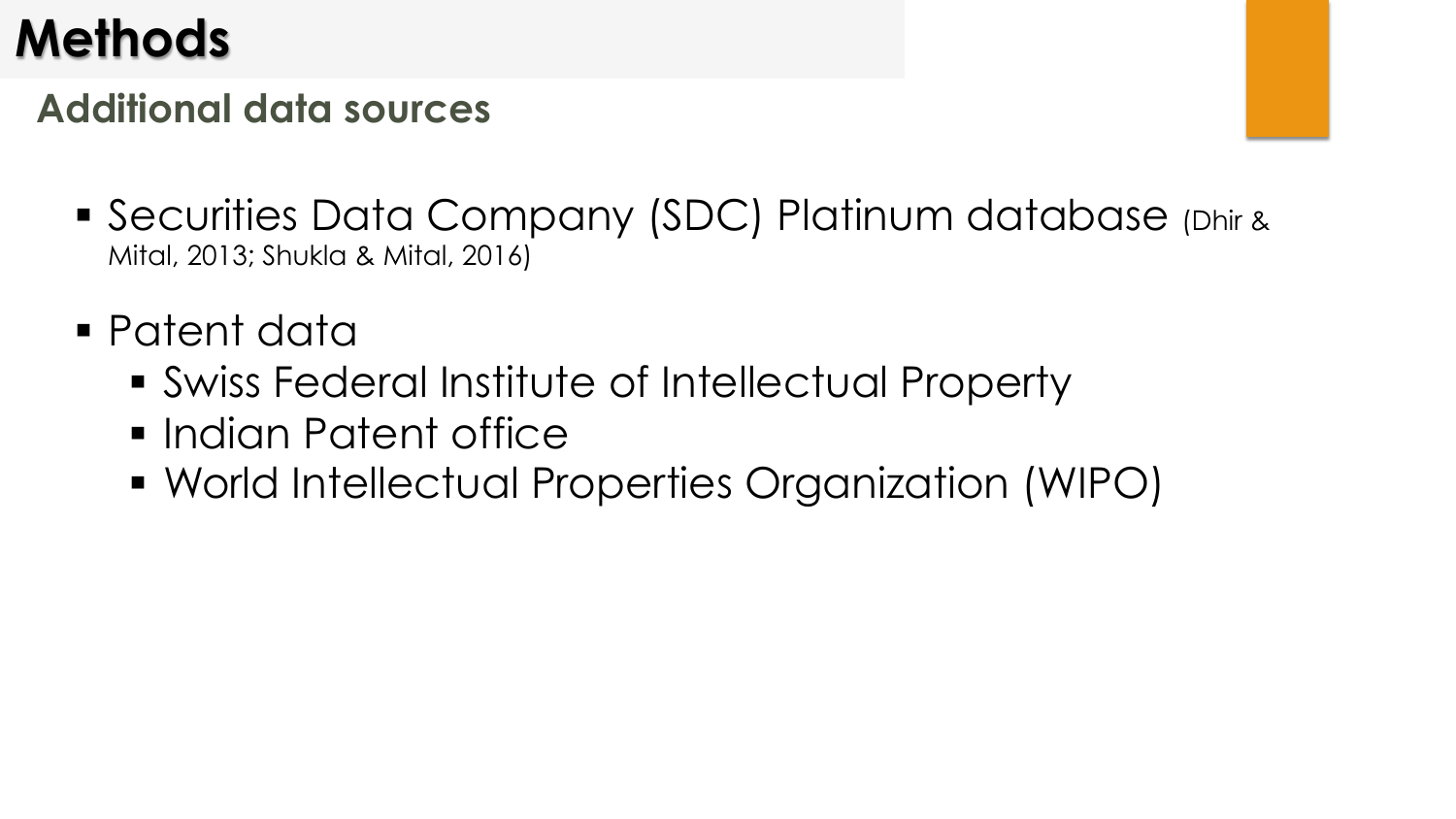### **Methods**

**Evaluation approach** 

### Qualitative and Quantitative – Mixed Approach – Triangulation!!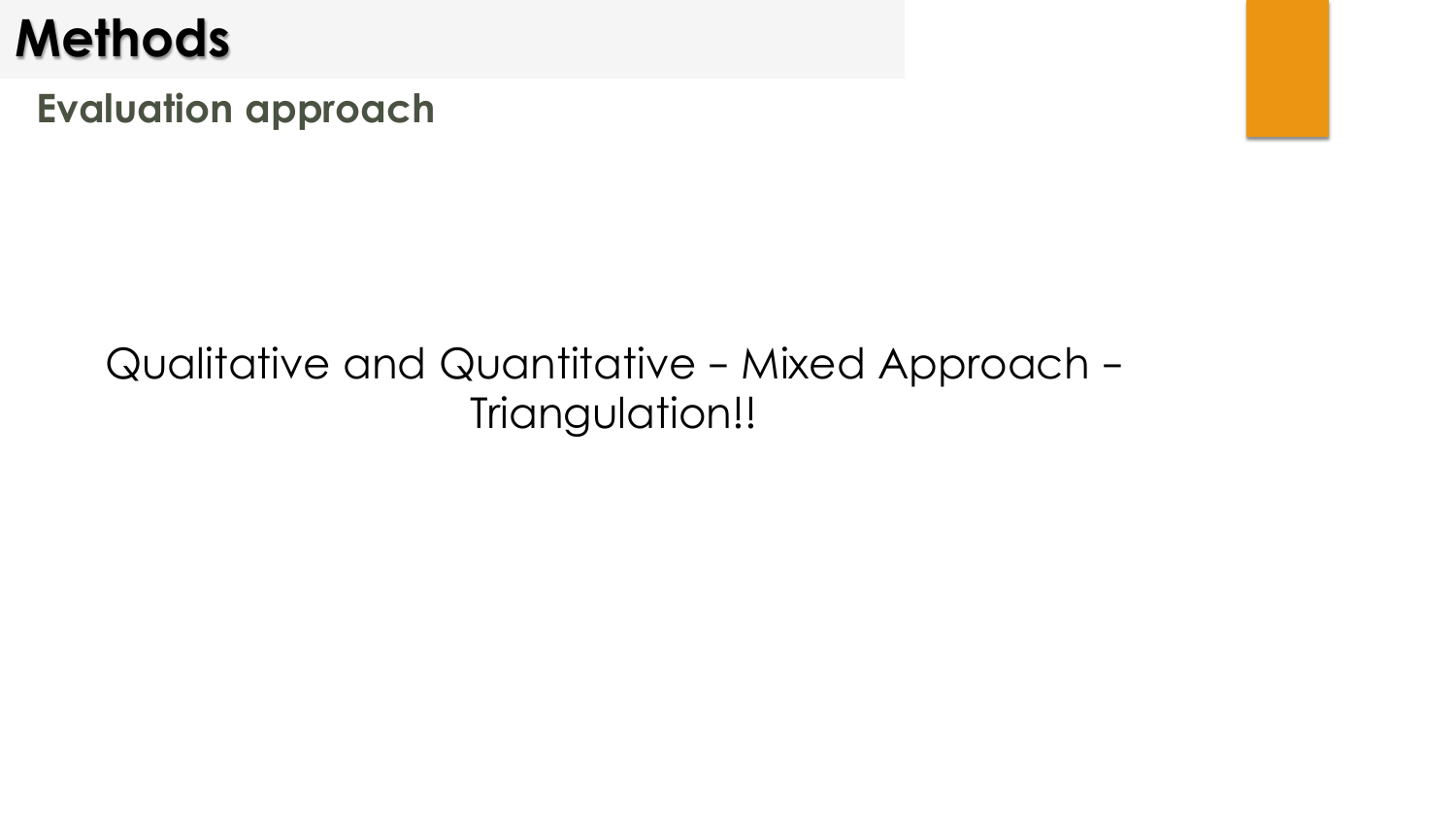## **Implications**

### **Theoretical**

- **IF Intends to enhance the extant understanding of the** effectiveness of firms' exploration and exploitation strategies by comparing whether and how innovation outcomes vary in different institutional contexts
- **If the lintends to contribute to the innovation literature by examining** the interplays between institutional and organizational determinants of innovation
- **The study will have implications for partner diversity literature as** well, as findings may help how the costs and benefits of diversity may vary with institutions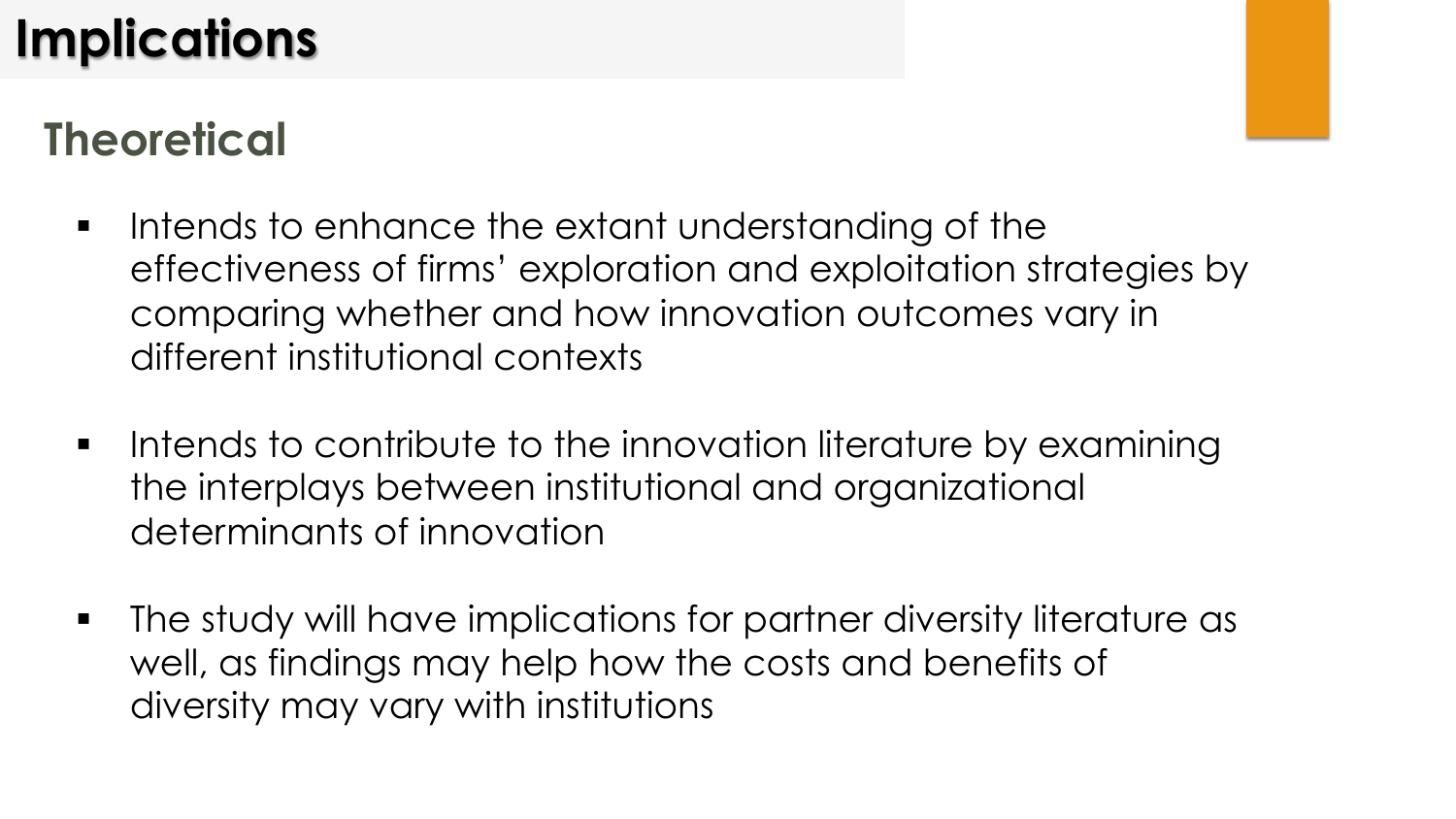## **Implications**

### **Managerial and public policy**

- **EXT** Findings will inform practitioners that which of the organizational and collaborative attributes facilitate organizational innovativeness in different institutional contexts
- **Example 20 Findings may apprise policy makers regarding the role of** institutions with respect to innovation